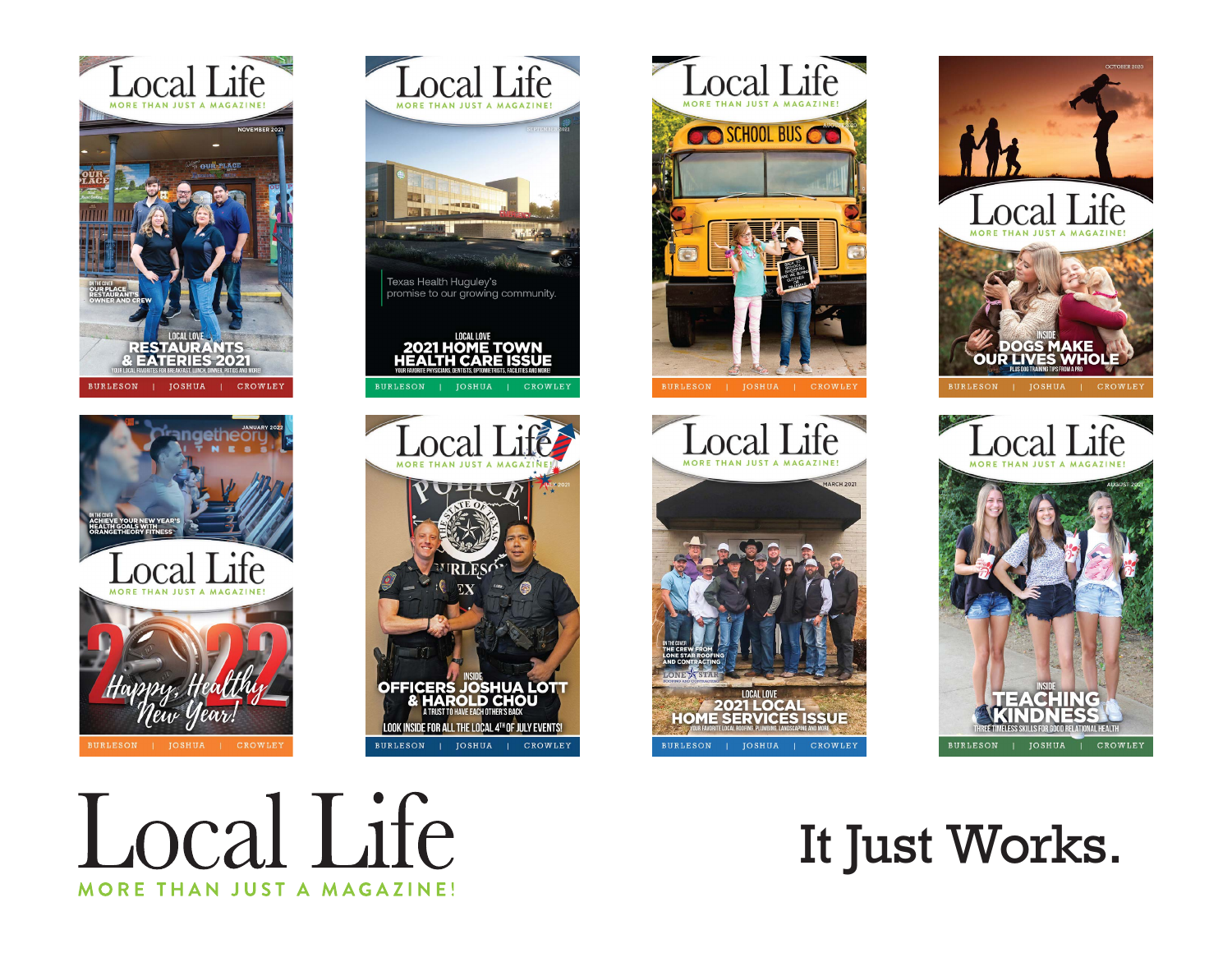# Local Life is the #1 advertising tool for businesses in the area.

**LOCAL** Our team lives here, works here, plays here.

## **PERSONALIZED SERVICE**

There is no cookie cutter marketing in Local Life. We get to know you and your business and make it work for you.

## **FUN**

Our team consistently develops our skills and knowledge to keep on top of the marketing trends.

## **PROFESSIONAL**

Our team consistently develops our skills and knowledge to stay on top of the marketing game. We stay connected with people in various fields so we can offer a full range of services.

### **EASY TO WORK WITH**

We pride ourselves on our relationships with our clients. Every member of our team is approachable and personable.

## **COMMUNITY INVOLVEMENT**

Our team is engaged in what is going on in the community and have great relationships with the people here.

## **FULL SERVICE MARKETING**

Local Life is more than just a magazine! To be successful in business, marketing has to be diversified. For over 14 years, we have mailed out a digest-sized, advertising magazine for free to Burleson and the surrounding area. Local Life also offers full service social media management for any platform. In addition, we offer website design and management, consulting, print and design and so much more!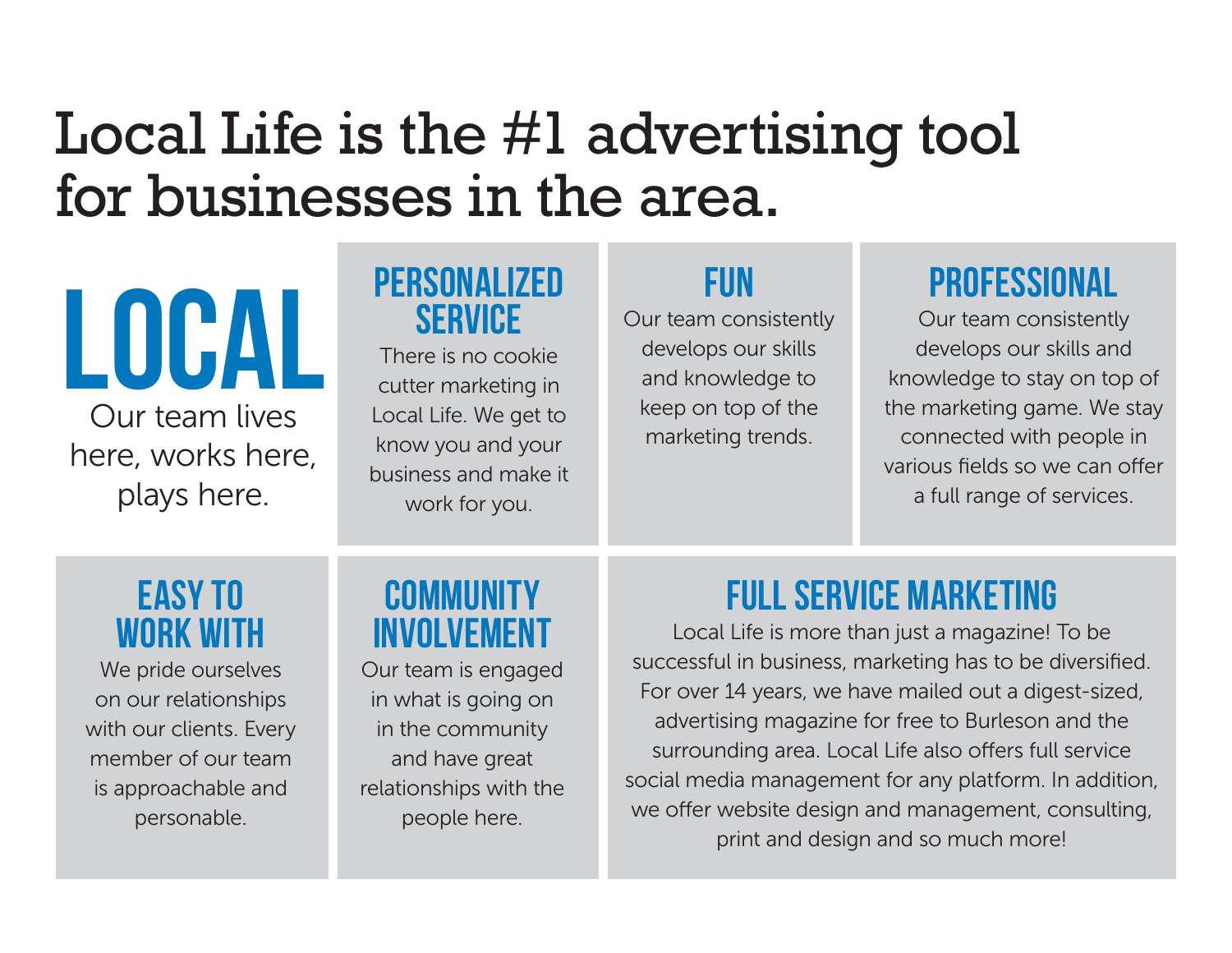# We have a wide reach.

How does *Local Life* magazine reach more than



# **MAGAZINE PRINTED COPIES**

**30,870**

direct delivery to mailboxes in Burleson and Joshua each month

Copies set out at local business and waiting rooms

Ad or event posted on *Local Life* social media

Digital version delivered to over **4,000** inboxes each month The only local publication to offer **LOCAL LOVE VOTING** (Best of the Best)

We put on 4 large community events each year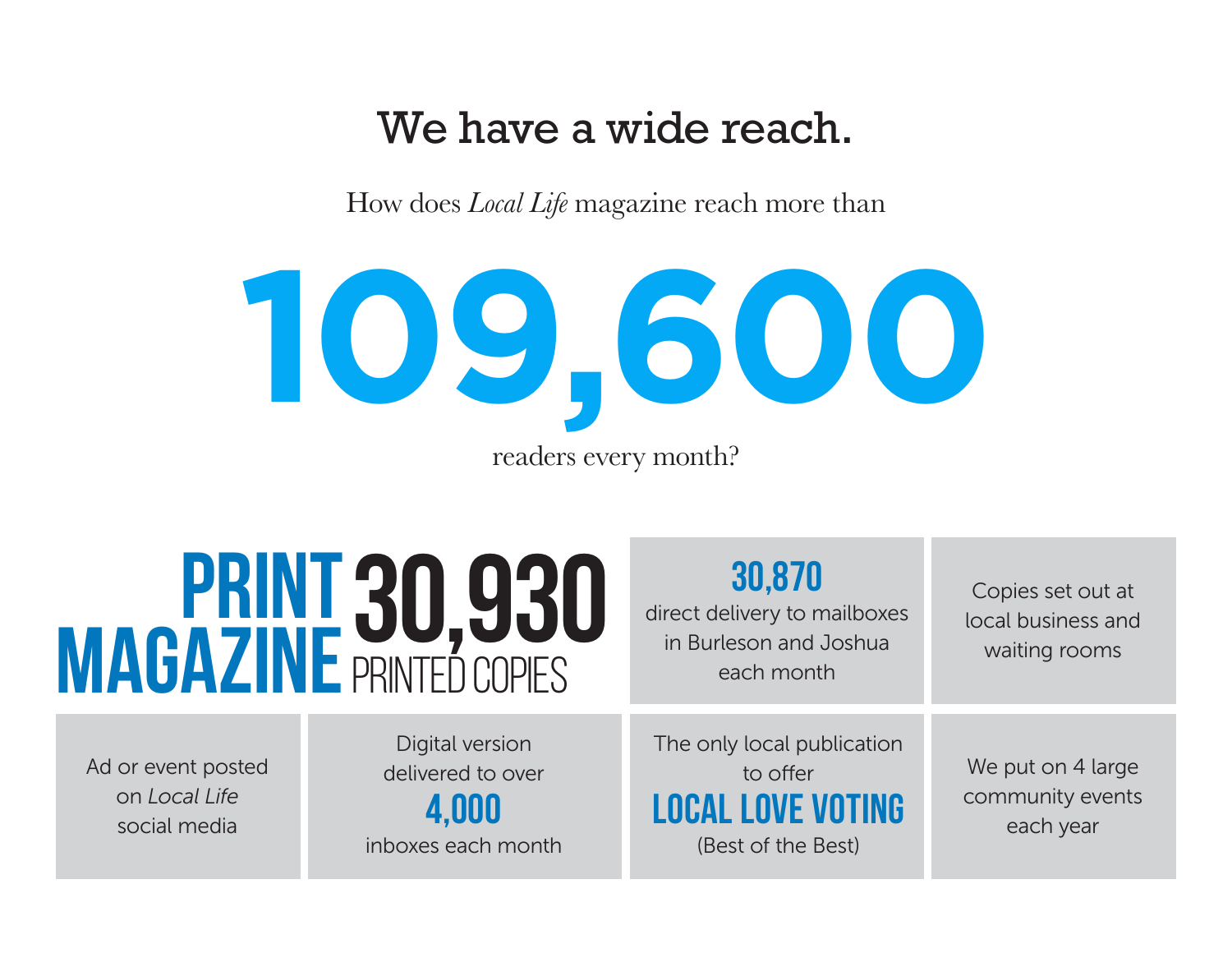# Why Do Magazines Still Work?

Magazines have loyal readers. When readers pick up a magazine, they are more likely to take in the information instead of scrolling past it. Printed material isn't cheap so if a business is able to advertise in print, readers believe they are more credible. You can also target your local community.

# We represent a dynamic community.

#### Average age **35-54** 24% 35-44 26% 45-54 24% 55-64

## Female readers **70%**

Male readers **30%**

## Attended college

**65%**

| <b>Reader</b><br><b>Demographics</b> | <b>Market</b><br><b>Demographics</b> |                   |
|--------------------------------------|--------------------------------------|-------------------|
| $35\%$                               | $36\%$                               | Some college      |
| $24\%$                               | $15\%$                               | Graduated college |
| $6\%$                                | $6\%$                                | Post-grad degree  |

of readers surveyed confirm purchasing products or services from ads seen in *Local Life* Magazine.

We drive sales.

**74%**

#### Average annual household income

| <b>Reader</b><br><b>Demographics</b> | <b>Market</b><br><b>Demographics</b> |                     |
|--------------------------------------|--------------------------------------|---------------------|
| $13\%$                               | $14\%$                               | \$35,000-\$49,999   |
| $24\%$                               | $21\%$                               | \$50,000-\$74,999   |
| $21\%$                               | $16\%$                               | \$75,000-\$99,999   |
| $13\%$                               | $10\%$                               | \$100,000-\$124,999 |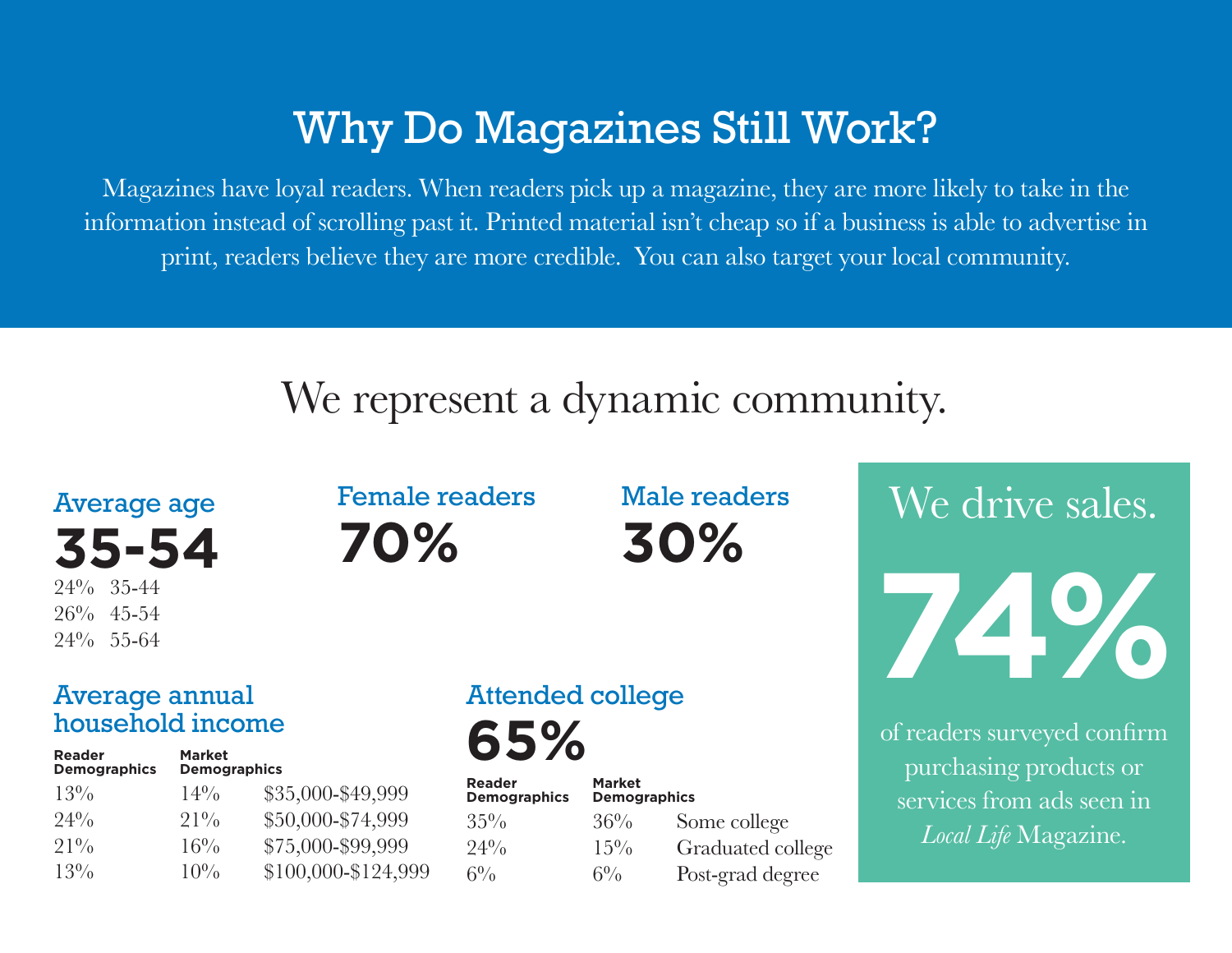# 2022 Editorial Calendar

| <b>MONTH</b> | <b>FOCUS</b>                    | <b>HOLIDAY/EVENT</b>       | <b>LOCAL LOVE</b><br>(results published) | <b>SPECIAL EVENT</b>                                |
|--------------|---------------------------------|----------------------------|------------------------------------------|-----------------------------------------------------|
| January      | A Life Full of Health           | <b>New Year</b>            | Gyms                                     |                                                     |
| February     | <b>Real Estate Guide</b>        | <b>Valentines Day</b>      | <b>Real Estate</b>                       |                                                     |
| March        | <b>Women in Business</b>        | <b>Spring Break</b>        |                                          | <b>Pub Crawl</b>                                    |
| April        | Home & Garden                   | Easter                     | Home<br>Improvement<br><b>Services</b>   |                                                     |
| May          | Summertime Fun                  | Mother's Day/<br>Prom/Grad | <b>Pet Services</b>                      |                                                     |
| June         | <b>Beauty</b>                   | Father's Day               | <b>Beauty</b>                            |                                                     |
| July         | Proud to be an American         | 4th of July                |                                          | 4th of July<br>Celebration                          |
| August       | Back to school                  |                            |                                          |                                                     |
| September    | <b>Annual Medical Issue</b>     |                            | <b>Medical Services</b>                  |                                                     |
| October      | Shop Local                      | Halloween                  | Retail                                   | Harvest Moon<br><b>Festival and</b><br>Pooch Parade |
| November     | <b>Restaurants and Eateries</b> | Thanksgiving               | <b>Restaurants</b>                       |                                                     |
| December     | Shop Local                      | Christmas                  |                                          | <b>Holiday Market</b>                               |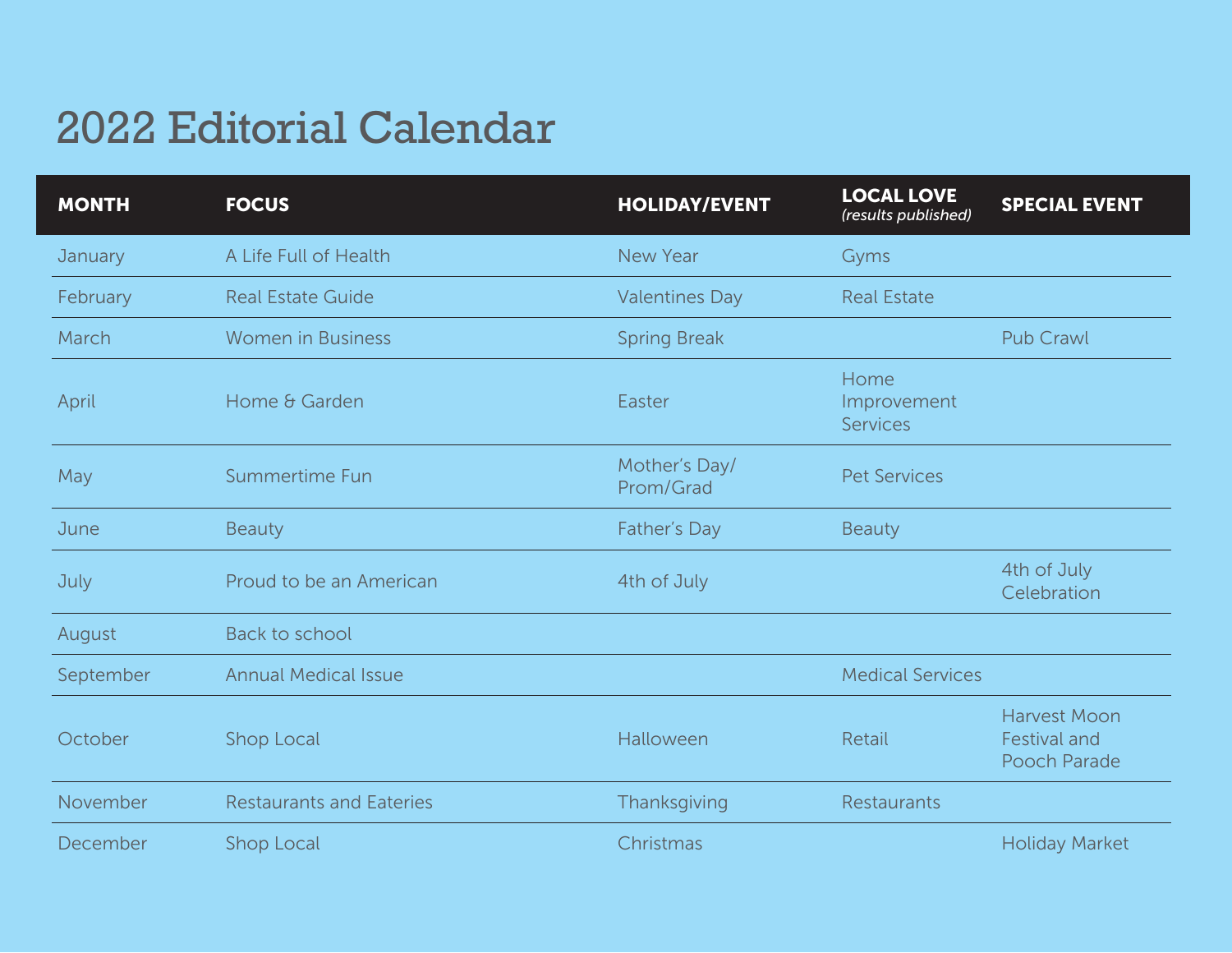# Local Life Magazine Rate Sheet

| <b>AD SIZE</b>                         | <b>RATES &amp; CONTRACT DISCOUNTS:</b> | 1X   | 3X   | 6X   | <b>12X</b> |           |
|----------------------------------------|----------------------------------------|------|------|------|------------|-----------|
| <b>Front Cover plus Feature Story</b>  |                                        | 3000 |      |      |            |           |
| <b>Second Cover</b>                    |                                        | 1950 | 1800 | 1655 | 1505       | per month |
| <b>Back Cover</b>                      |                                        | 1975 | 1825 | 1775 | 1650       | per month |
| <b>Inside Front Cover</b>              |                                        | 1700 | 1550 | 1550 | 1310       | per month |
| <b>Inside Back Cover</b>               |                                        | 1650 | 1500 | 1430 | 1260       | per month |
| <b>Full Page</b>                       |                                        | 1550 | 1400 | 1280 | 1160       | per month |
| <b>Half Page</b>                       |                                        | 820  | 765  | 710  | 655        | per month |
| 1/3 Page Vertical Limited Availability |                                        |      |      | 610  | 575        | per month |
| 1/4 Page                               |                                        | 650  | 630  | 595  | 540        | per month |
| 1/6 Page                               |                                        | 450  | 435  | 420  | 355        | per month |
| 1/12 Page Square Restaurant Only       |                                        |      |      | 250  | 200        | per month |

Ad design and full color is included in the above pricing. All prices are per month. Discounts on 3, 6 or 12 month contracts only.

| FULL PAGE w/bleed                   |                                | $1/2$ H    | 1/6            | 1/12 Square |
|-------------------------------------|--------------------------------|------------|----------------|-------------|
| <b>INSIDE</b><br><b>FRONT COVER</b> | <b>FULL PAGE</b><br>(no bleed) |            | 1/6<br>, 1/3 V |             |
| <b>INSIDE BACK COVER</b>            |                                | 1/4<br>1/4 | 1/6            |             |
|                                     |                                |            | 1/6            |             |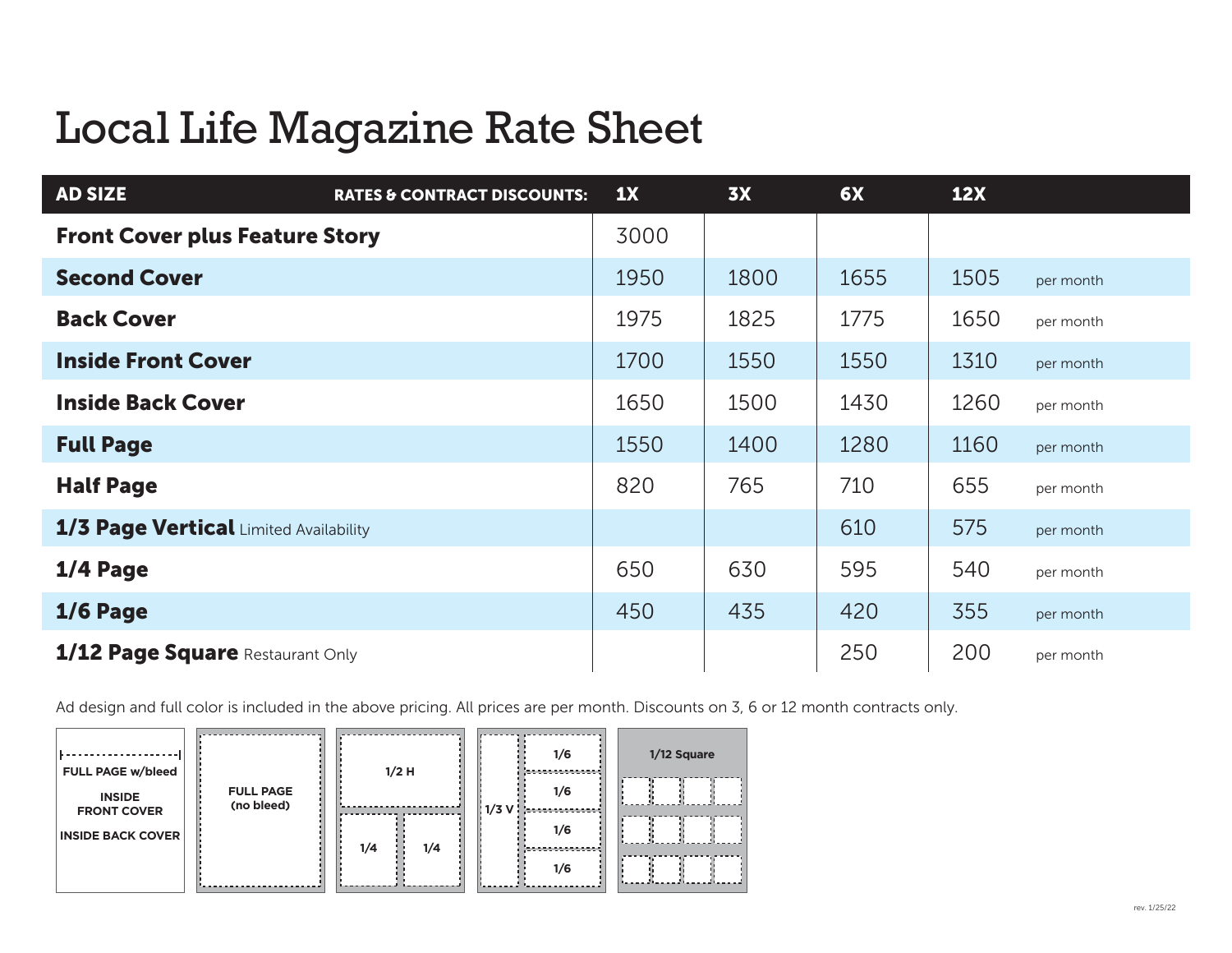# Digital Social Media Ads

These ads are run directly from your ads manager account with Facebook or Instagram.

| <b>AD TYPE</b> | <b>RATES &amp; CONTRACT DISCOUNTS:</b> | 1X   | <b>3X</b> | 6X   | <b>12X</b> |           |
|----------------|----------------------------------------|------|-----------|------|------------|-----------|
| 15 Day Ad      |                                        | 500  | 470       | 435  | 400        | per month |
| 20 Day Ad      |                                        | 920  | 880       | 840  | 800        | per month |
| 30 Day Ad      |                                        | 1325 | 1275      | 1225 | 1175       | per month |

#### What You Get:

- $\bullet$  Even more reach with targeted audience on social media
- **Engagement and Likes increased on your social platforms**
- We will create a graphic that will match your current ad campaign and get approval from Facebook.
- $\bullet$  We monitor the ad and make sure the price-per-click is staying low.
- w We will answer questions/provide information to potential customers so you are free to manage your business
- $\blacklozenge$  We become familiar with your social audience who their audience is and what they interact with
- $\bullet$  Report provided once ad run has ended.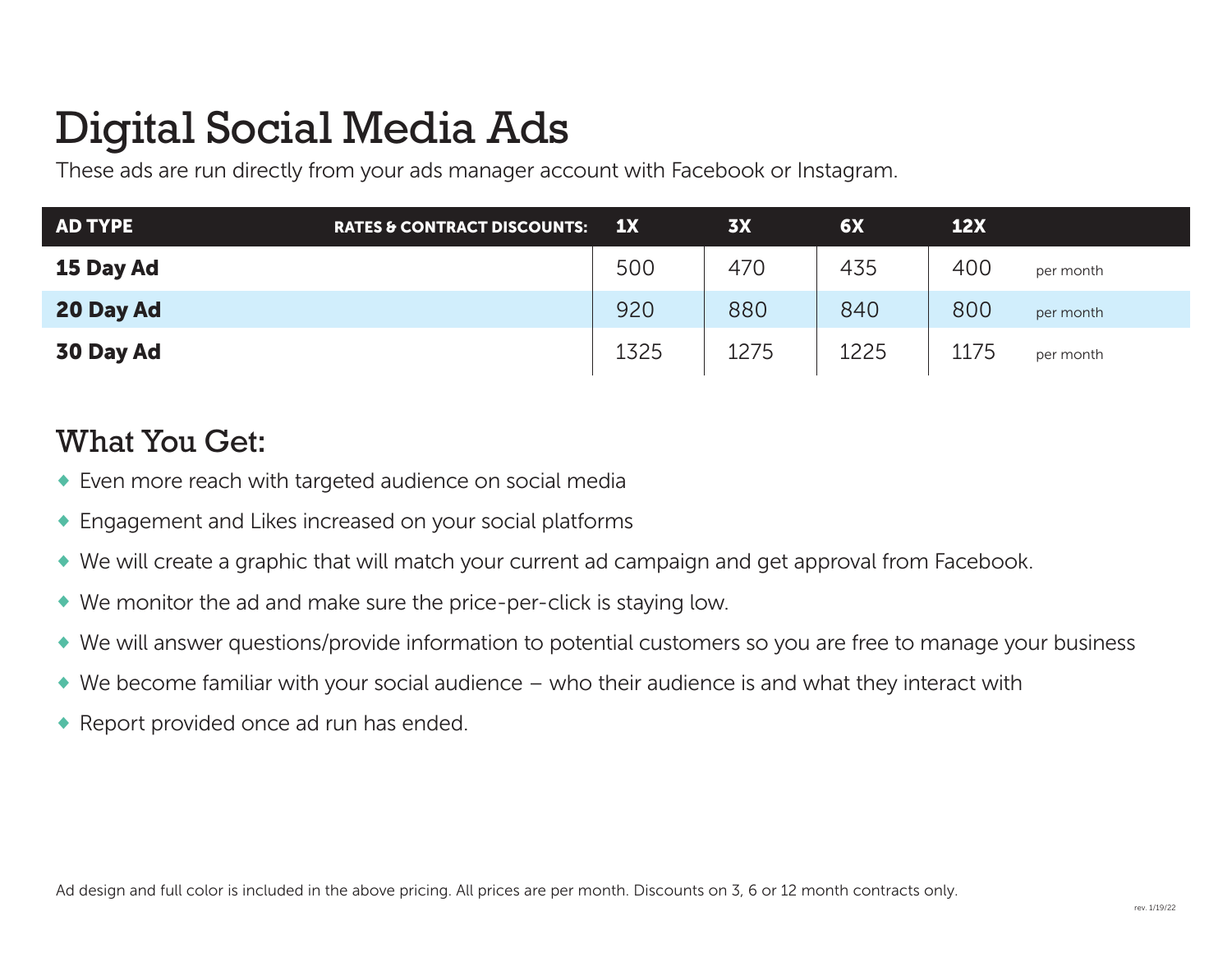# Media Guidelines

| <b>AD SIZE</b>                                                                                                                                                                         | <b>DIMENSIONS</b> (w x h) | <b>PIXEL DIMENSIONS</b> (w x h) |
|----------------------------------------------------------------------------------------------------------------------------------------------------------------------------------------|---------------------------|---------------------------------|
| <b>MAGAZINE TRIM SIZE</b>                                                                                                                                                              | 8" X 10.5"                |                                 |
| <b>Full page with bleed</b><br>Trim Size:<br>8" x 10.5" plus an additional 0.125" bleed on all 4 trims<br>Live Area:<br>7.5" x 10". No critical text or elements within 0.25" of trim. | $8.25" \times 10.75"$     | 2475 x 3225 pixels              |
| <b>Full page, no bleed</b>                                                                                                                                                             | $7.25" \times 9.75"$      | 2175 x 2925 pixels              |
| <b>Half page horizontal</b>                                                                                                                                                            | $7.25" \times 4.75"$      | 2175 x 1425 pixels              |
| 1/3 page vertical                                                                                                                                                                      | $2.25" \times 9.75"$      | 675 x 2925 pixels               |
| $1/4$ page                                                                                                                                                                             | $3.5" \times 4.75"$       | 1050 x 1425 pixels              |
| $1/6$ page                                                                                                                                                                             | 4.75" x 2.3125"           | 1425 x 695 pixels               |
| 1/12 page square                                                                                                                                                                       | $2.25" \times 2.25"$      | 675 x 675 pixels                |

#### LOCAL LIFE AD SPECS

FILE FORMATS: Please supply a PDF saved with Adobe's [Press Quality] settings or [Illustrator Default] settings. Add bleed if specified. You can also provide a high-resolution, 300 pixels/inch TIFF or JPG file.

IMAGE SPECS: For placed images or for ads created in Photoshop, we prefer 300 ppi image resolution at print size. Minimum image resolution we accept is 200 ppi at print size in most cases. Please use large source images in your file. The only thing rezzing up a file does is make

it look soft and fuzzy in most cases. If an image has text or detailed line art, we may bounce it back to you if it isn't going to look good.

**BLEED SPECS:** A full page, full bleed ad is 8.0" wide x 10.5" tall trim size. Please add an additional 0.125" bleed to all four trims. Please keep any important text inside the page at least 0.25" away from trim.

TO SEND US FILES, you can email them to us or send us a Dropbox or Google Drive link.